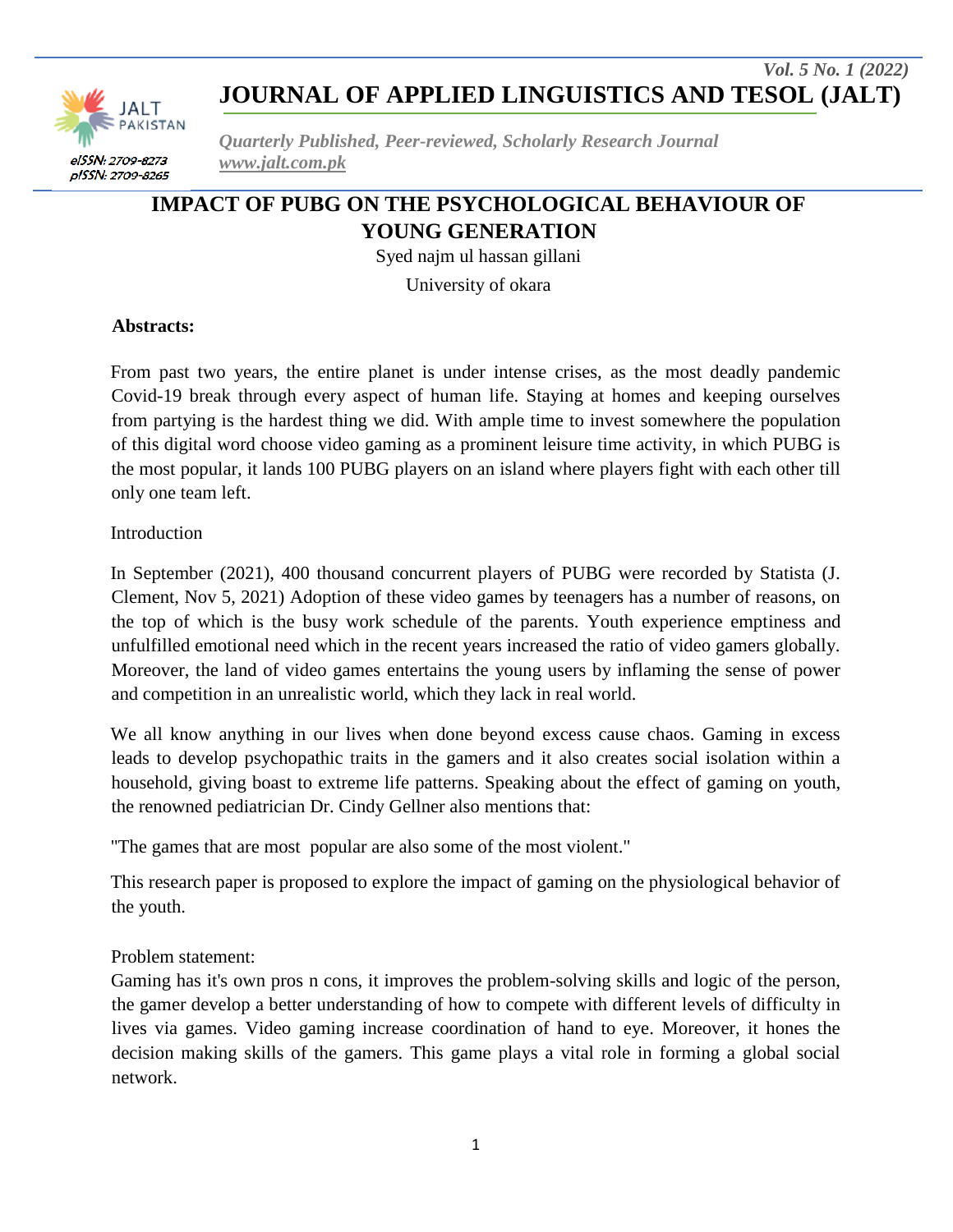

*Quarterly Published, Peer-reviewed, Scholarly Research Journal www.jalt.com.pk*

**Coole and Griffith explains that the online gaming has now become the best way of communication and to be friendly with someone. PUBG has shaken the world by involving all the gamers in this gaming addiction and it develop psychopathic personality disorder and social isolation. A recent research reveals that almost 6 to 7 hours are invested by the youngster in this video game.**

The creativity skills of the persons are losing due to the addiction of this game.Gaming restricted the gamers to confine to the game only. It causes an increase in the aggressive behavior of the person. Violent sentiment develop in the gamers due to violence in the game and may also create despair in many people. PUBG could cause addicted person to get anxious.The Violence in games bear violent perceptions and may also cause depression in many people. The PUBG players who get themselves addicted might cause them to get stressed and face anxiety easily causing gamers suffer from loneliness, eye problem, social isolation, and headache.

The research suggest that " The young men who are habitually aggressive may be especially vulnerable to the aggression-enhancing effects of repeated exposure to violent games," said psychologists **(Craig A. Anderson, Ph.D., and Karen E. Dill, Ph.D.) "** 

Along with physical issues psychological issues are also reported in various studies which says that "There is a relationship between violent video game exposure and physocopthatic trait that is strongly associated with the inter-personal affective deficits **(Kimming, Andringa, Dentl 2008).** 

This research is to highlight the psychological impact of the video game i.e. Player underground battle ground( PUBG).

### Significance:

This research paper will bring awareness to the parents to give time to their children and don't blame their children for mood swings and change in behavior, rather they should have to give proper time to their children to listen and fulfill their emotional need. This will also create a realization in the gamer that excess or everything is bad and if they do gaming in a proper free time instead of wasting the whole day for gaming then it will not create a mess in their lives. Instead of blaming the youth, this will give a kind of schooling to the parents that infact of criticizing their children for wasting time, lower grades and change in behavior bring positive reinforcement to them by suggesting them how to manage the time schedule and the workload.

Objectives:

• To explore the impact of PUBG game addiction on the psychological behavioral of the youth.

Methodology: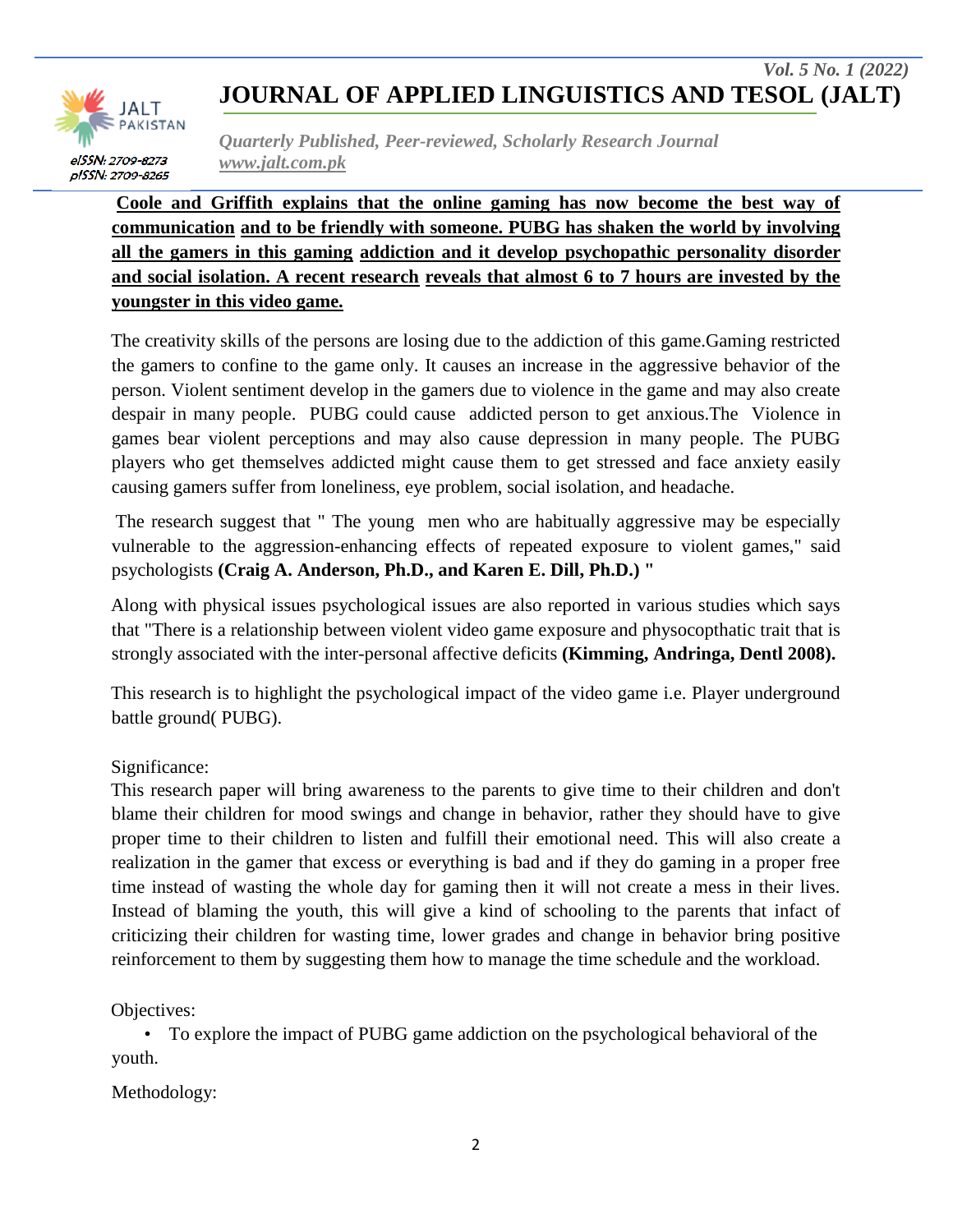

*Quarterly Published, Peer-reviewed, Scholarly Research Journal www.jalt.com.pk*

#### Research Design:

I applied Quantitative research method in order to collect and analyze data for this research work. I also used experimental research method along with the quantitative research method because it will be helpful to find averages, patterns and to make predictions regarding the impact of PUBG on the psychological behavior or young generation.

Research Participants:

- The participants living in Pakistan were included in this study.
- The participants within the age range of 15-22 were included in this study.
- The participants who played PUBG were included in this study.

The participants in this research work of the impact of PUBG on the psychological behavior of Young Generation are 58 random boys and girls who play PUBG. The reason for choosing these random boys and girls is their relation with the gamers and the gaming.

### Research instruments:

To determine gamers perception and views on the impact of PUBG on the psychological behavior of Young Generation, a questionnaire is employed. In the questionnaire there are deciding questions. All the data are conducted online through Google forms. All the data were analyzed in the Google Excel and is given the shape of the graphs for better comprehension.

### Literature Review:

Online video gaming has become the one of the most popular leisure time activity in this digital world. Gaming produces a sense of competition and that inflames the young minds to gain an unrealistic power in the world of gaming. This paper studies the impact of PUBG on the psychological behavior of Young Generation.

### What is PUBG?

**PUBG** is a digital multiplayer battle brought by Blue hole cooperation. It is multiplayer shooting game that you can play solo, squad or duo. The most popular video game is Player Unknown"s Battlegrounds (PUBG), this game is inspired by the **Japanese film, Battle Royale.** Specifically, in this game, 100 players parachutes on to a virtual island where teams fight each other to death until only one team is left alive and the last surviving that might be solo, duo, or in squad is the winner of the chicken dinner in this game. It was officially launched in December 2017 and became most downloaded app in Google play store.

A 2018 market research survey conducted among Indian gamers (Quartz India 2018) reported that PUBG was the most popular game (62%) followed by the Free Fire (21%) and Fortnite (8%).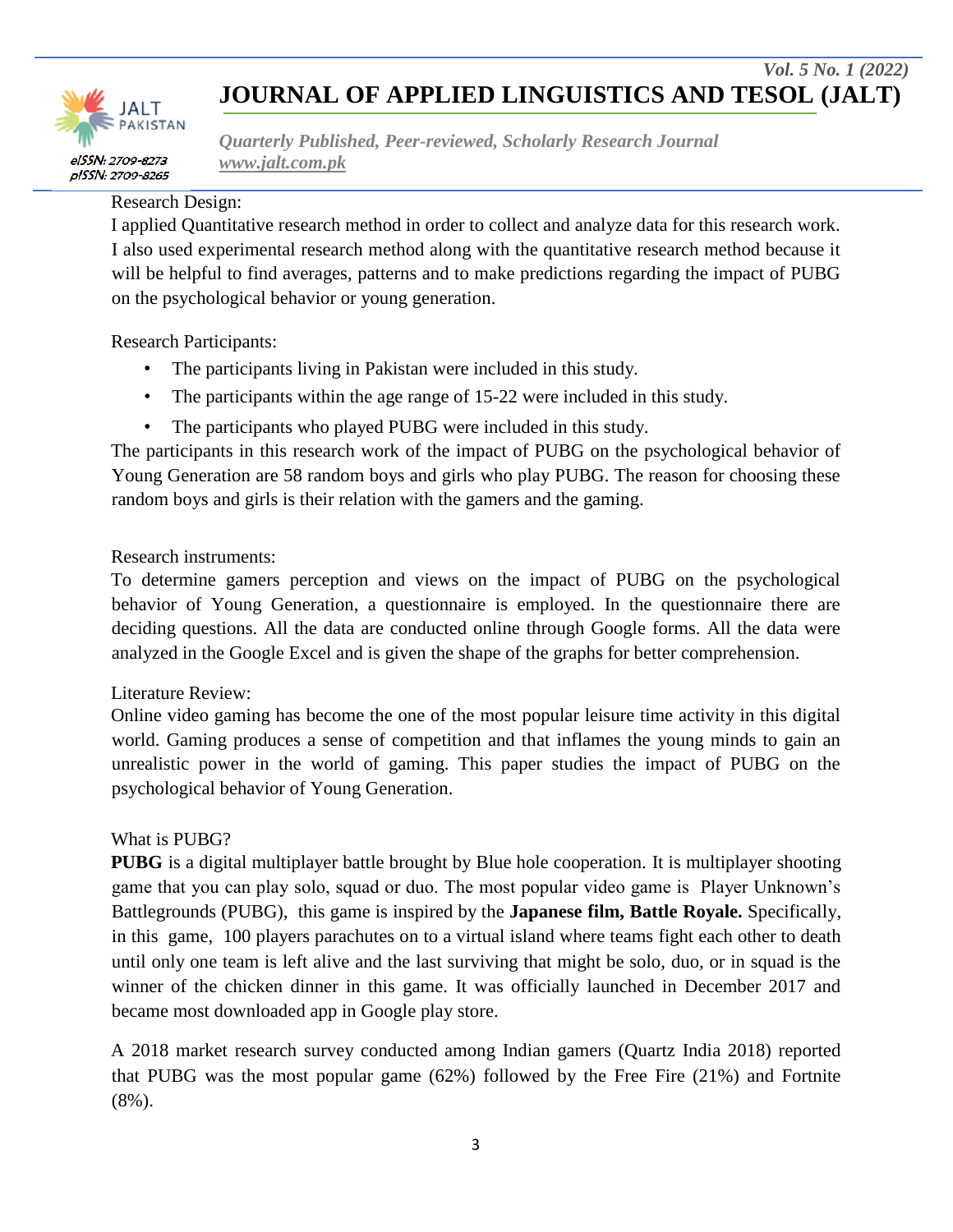

*Quarterly Published, Peer-reviewed, Scholarly Research Journal www.jalt.com.pk*

The main features of PUBG include sound effects, high-definition pictures, maps and the ability to talk to others in real time in mic and the one can also hear the other competitors. The psychological community has defined Video game addiction (VGA) as a unique behavioral addiction which is characterized by an excessive or compulsive use of computer games or video games that interferes with an individuals" routine life.

The World Health Organization in 2018 declared gaming addiction as a mental health disorder. Just after one year of its release there have been multiple reports flowing in on the negative outcomes the game has had on the individuals, especially the young generation as the effects can easily be seen through their academics, sleep, social isolation, pain in neck and eyes, more aggressiveness in nature and so on.

### Why PUBG?

PUBG has lead to a adverse effects on the psychological behavior of the young generation. The addiction of playing PUBG reduces the productivity of the player and due to addiction in the game when the player don"t get the time to play, they easily get stressed, their anxiety level increases. The playing of PUBG makes the person antisocial, they don"t get the time to interact with the environment and they remain inside the room and continue to play for hours. The players feel frustrated when he/she don"t get the time to play PUBG and in this way they become more aggressive and they cannot control their anger management due to the anxiety level.

The gaming addiction not only causes physical issue but also psychological issues too. As reported in various studies that there is a relationship between violent video game exposure and physocopthatic trait and strongly associated with the inter-personal affective deficits.

### NEGATIVE IMPACTS:

- It is suggested by the psychologists that Young men who are habitually aggressive may be especially vulnerable to the aggression-enhancing effects of repeated exposure to violent games," said psychologists (Craig A. Anderson, Ph.D., and Karen E. Dill, Ph.D.)  $\epsilon$
- The other study suggest that even a brief exposure to violent video games can temporarily increase aggressive behavior in all types of participants."
- According to a research, violent games like PUBG has tremendously increased the aggressive behavior in all it's participant. Due to social isolation, they remain bound to their rooms and with the phone for gaming and it causes them to suffer from severe aggressive nature.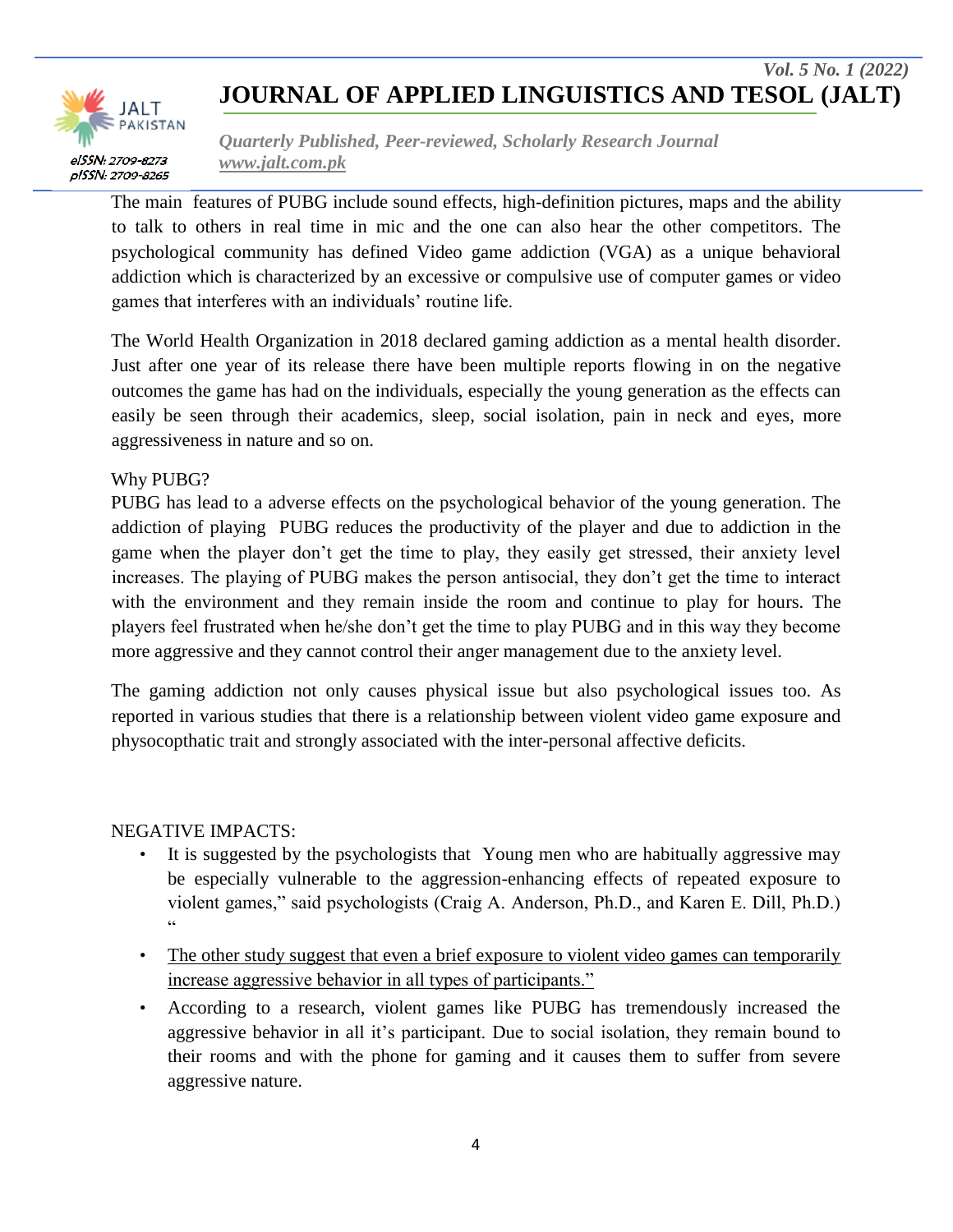

*Quarterly Published, Peer-reviewed, Scholarly Research Journal www.jalt.com.pk*

- The addiction of gaming not only causes physical issue but also psychological issues too. As reported in various studies that there is a relationship between violent video game exposure and physocopthatic trait and strongly associated with the inter-personal affective deficits.
- A violent game like PUBG can intensify the situation of a gamer and the gamer can also be addicted to drug addiction. Playing PUBG game for long hours, make a person socially inactive isolated, aggressive in behavior, and sleepiness which may lead suicidal thoughts.
- If a PUBG player keep on playing game for hour and hour it leads them to pain in the finger, eyes, and neck due to continuous stress on the eyes.
- Some teenagers locked themselves because they wanted to be InTouch with the game and they continue to plays for hours which may cause then several health related issues.(Griffith, kuss)
- As the excess of everything is bad, when the players become addicted to the game, it's really hard for them to even spent a single day without gaming so they lock themselves in their rooms so they can continue their gaming.
- The student addicted to online video gaming admitted that they are spending less time with the family and they are failing to control emotions with other members of the family.
- A fitness trainer from Jammu and Kashmir allegedly addicted to playing PUBG, became mentally unbalanced and doctors claim that his mind was completely under the influence of the "PUBG" game. The long hours of gaming can increase the chances of obesity, weaken the muscles and joints, cause incorrect posture, weaken eyesight and even cause headaches. Addiction to such games may have adverse effects on education of children, disruption of sleeping cycles, mood swings, and social isolation.
- The case of suicide linked with the Players Unidentified Battlegrounds (PUBG) online game has increased to the alarming state in the capital or Pakistan, Punjab. An Eighteenyear boy named as Shahryar was reportedly found hanging in a room of his rented house in Punjab Housing Society near Ghazi Road on Tuesday. The victim"s brother, Shoaib, who is a salesman, confirmed to the authorities that he was a PUBG addict. The victim's family belong to the Quetta.
- Recently during the COVID-19 outbreak, a 20‐year‐old male from Saddar Bazaar (Lahore) committed suicide. He was doing his intermediate from Forman Christian College. According to the report, he was addicted to PUBG, and he keep on playing PUBG for hours and hours. A day before committing suicide, he argued with his father about his Gaming thing and his father scold him to pay attention to his studies too and due to this the very next day he was found hanged on the fan.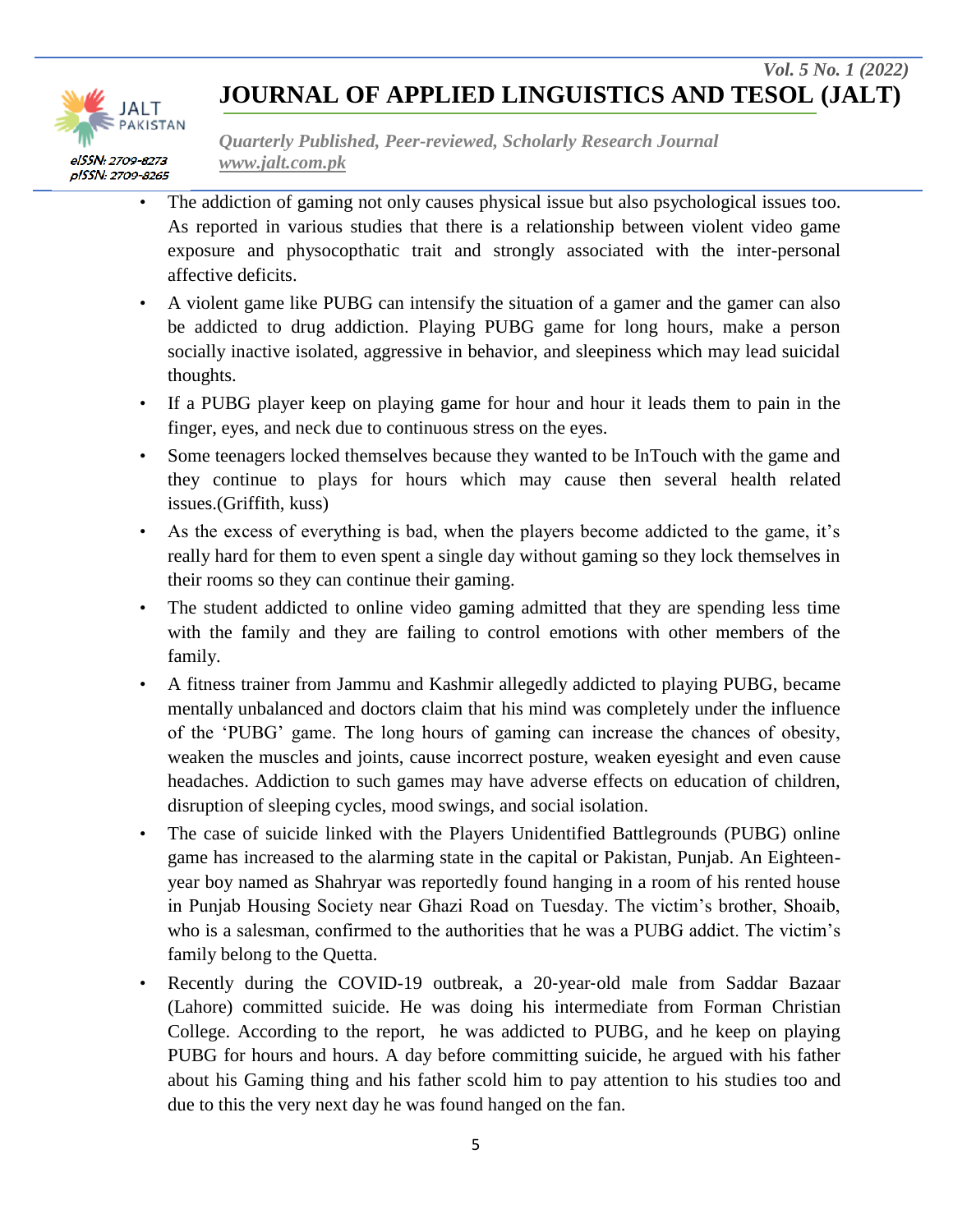

*Quarterly Published, Peer-reviewed, Scholarly Research Journal www.jalt.com.pk*

### According to a report,

Excessive violence could trigger aggressive thoughts, causing violent behavior; addiction to complete the mission caused pain, agony and anxiety, resulting in depression and stress; the players spent more time in playing the PUBG, which meant they ended up becoming less socially active and sitting in front of the screen for too long caused disruption in sleep pattern, resulting in deterioration of physical and mental health.

### POSITIVE IMPACTS:

Numerous studies show that video game play has a positive impact on players' mental health, and can have social, educational, therapeutic, and psychological benefits. Coronavirus 2019 (COVID-19) has severely disrupted daily activities worldwide. Quarantine have led to an increase in the use of digital entertainment, which includes online gaming and online related activities. While many of these technologies are good, it should be noted that the dramatic increase in sport may not always be beneficial and that a small number of people, including youths, may be at risk of sports disruption.

In the positive impacts of the PUBG, to play and succeed in this game, a player requires better eye-hand coordination. According to research done on the effect of this game, PUBG helps in improving targeting skills, and thinking abilities in a person. It help in cognitive development of the participants.

- **Coole and Griffith explains that the online gaming has now become the best way of communication and to be friendly with someone.**
- While playing PUBG in the COVID-19 outbreak when due to quarantine, outdoor games were not allowed, the players feel connected to their friends while playing the PUBG games and it allows it's participants to spent their times and relive from their bad mood.

### RESULTS AND FINDINGS:

Based on the survey that has been conducted by the researchers, the results were Taken from 58 Respondents and are recorded in graphs and tables. Analysis of data Revealed some themes related to impact of PUBG on the psychological behavior of Young Generation and it revealed that the young generation are feeling frustrated, over aggressive, and pain in neck, hand and fingers. These themes reflect the participants" Opinions and thoughts of how PUBG is psychologically impacting the young generation.

### QUESTION"S CHART: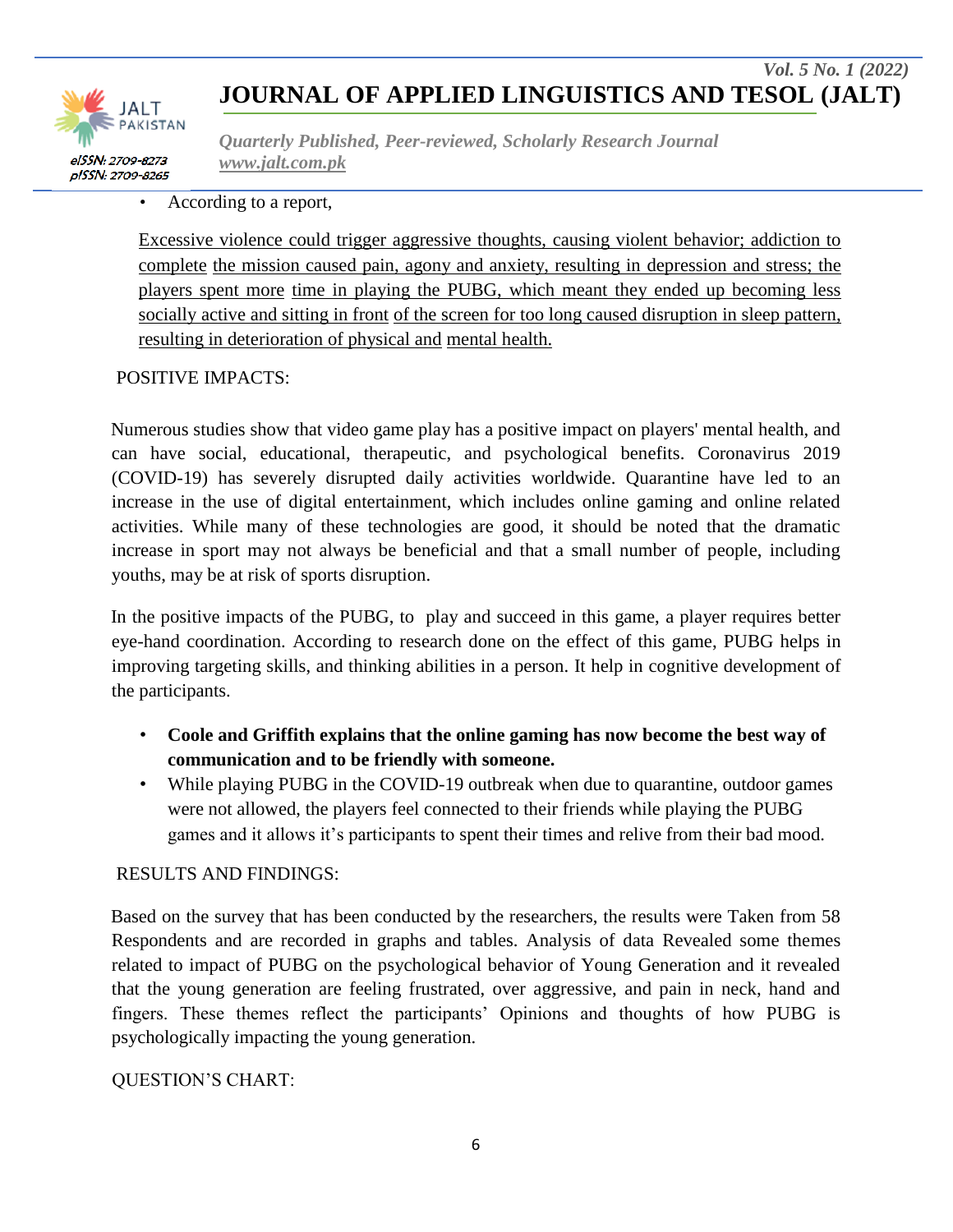

*Quarterly Published, Peer-reviewed, Scholarly Research Journal www.jalt.com.pk*

| <b>Questions</b>                                                                         | Yes   | $\overline{N}$ |
|------------------------------------------------------------------------------------------|-------|----------------|
| 1. Do you feel more connected to your friends while 69.6%<br>playing PUBG?               |       | 23.9%          |
| 2. Do PUBG help you to relieve your bad mood?                                            | 77.8% | 22.2%          |
| <b>3. Do you feel frustrated or depressed after playing 76.1%</b><br>PUBG?               |       | 23.9%          |
| 4. Do you play PUBG to pass your time?                                                   | 76.1% | 23.9%          |
| <b>5. Do playing excess PUBG causes headache, pain in 56.5%</b><br>hand, finger or neck? |       | 43.5%          |
| 6. Do you get stressed out after playing PUBG?                                           | 51%   | 49%            |
| <b>7.</b> Do you become more aggressive since you start 54.3%<br>playing PUBG?           |       | 45.7%          |
| Do you feel frustrated when you don't get the 60.9%<br>8.<br>time to play PUBG?          |       | 39.1%          |

#### FINDINGS:

The disorder and addiction of PUBG makes the person addicted and the gamers mind feel occupied all the time. The first question asked by the participants whether they feel more connected to their friends wile playing PUBG. The second question asked by the participants is whether playing PUBG help you to relieve your bad mood. Question No 2 was connoted positively if spending time in PUBG relieve your bad mood or it puts you in the bad mood and similarly question no 1 was also connoted positively whether you feel connected to your friends while playing PUBG or you feel alone. Both the questions had got similar kind of responses while talking about positive responses, motive majority (69.6%) of the participants feel connected to their friends while playing PUBG and while talking about negative responses only 23.9% of the participants don"t feel like connected to their friends. In the second response,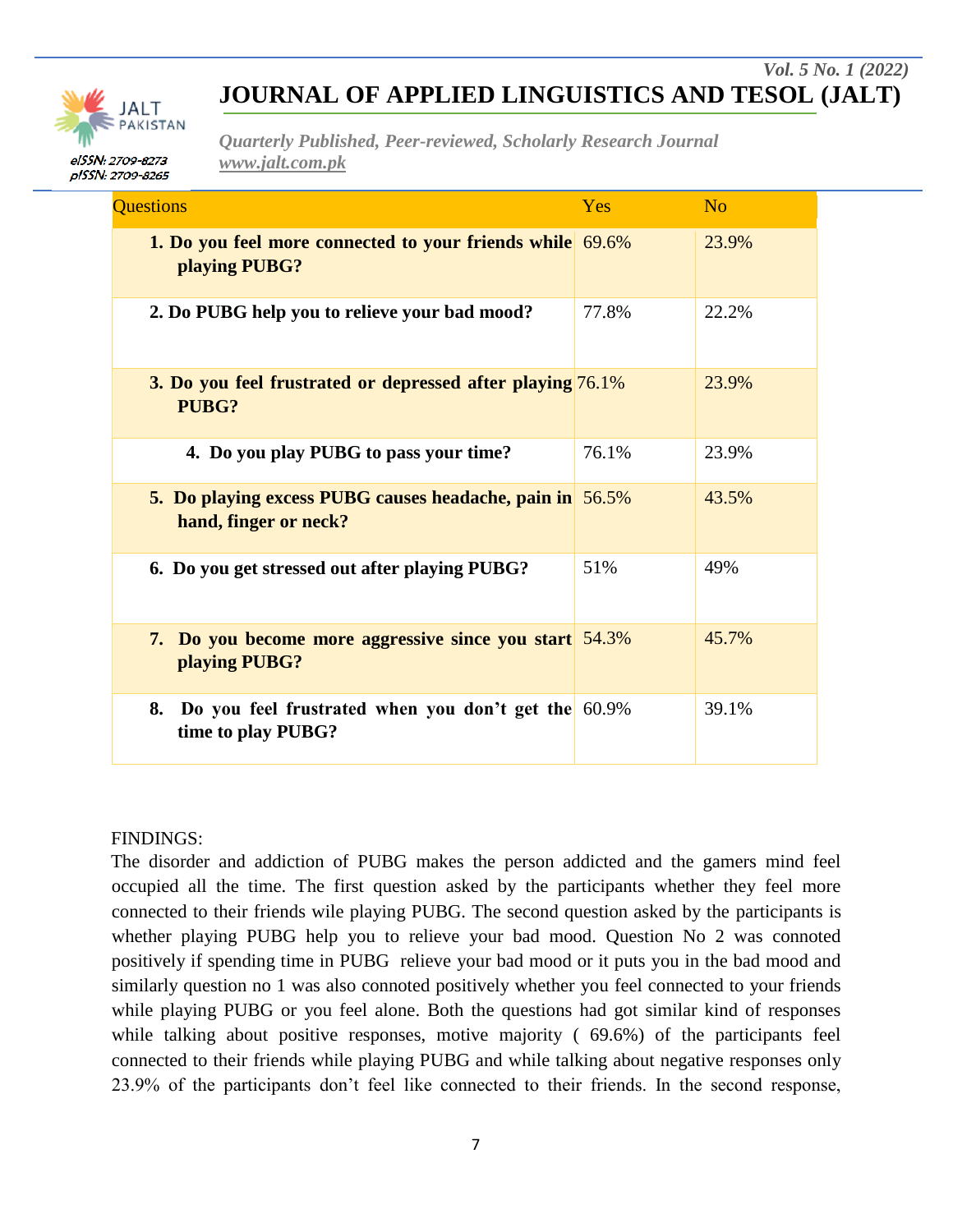

*Quarterly Published, Peer-reviewed, Scholarly Research Journal www.jalt.com.pk*

majority of the participants 77.8% feel playing PUBG help them in relieving their bad mood and while talking about negative responses of the participants, 22.2% feel playing PUBG doesn't relive them from their bad mood.

The below figure and responses help us to deduce that majority of the participants feel connected with their friends and also majority of the participants feel playing PUBG help them to relieve from their bad mood.



Question No 3 was connoted negatively, in this the majority of the participants (76.1%) believe that they don"t feel frustrated or depressed after playing PUBG. Depression varies from person to person. Some players can"t even face the minor depression and due to which suicidal thoughts arise in them but some know that how to cope with this depression things. Similarly in this research, 76.1% of the participants don't feel depressed because depression had a major and long lasting impact on the psychological behavior of the young generation and rest of the 23.9 percent feel depressed and this depression maybe due to family pressure, the pressure of the game, the pressure of social isolation etc. So, we can deduce from the above figure majority of the participants doesn't feel depression or frustration while playing PUBG and only a minor amount of participants feel depression and frustration.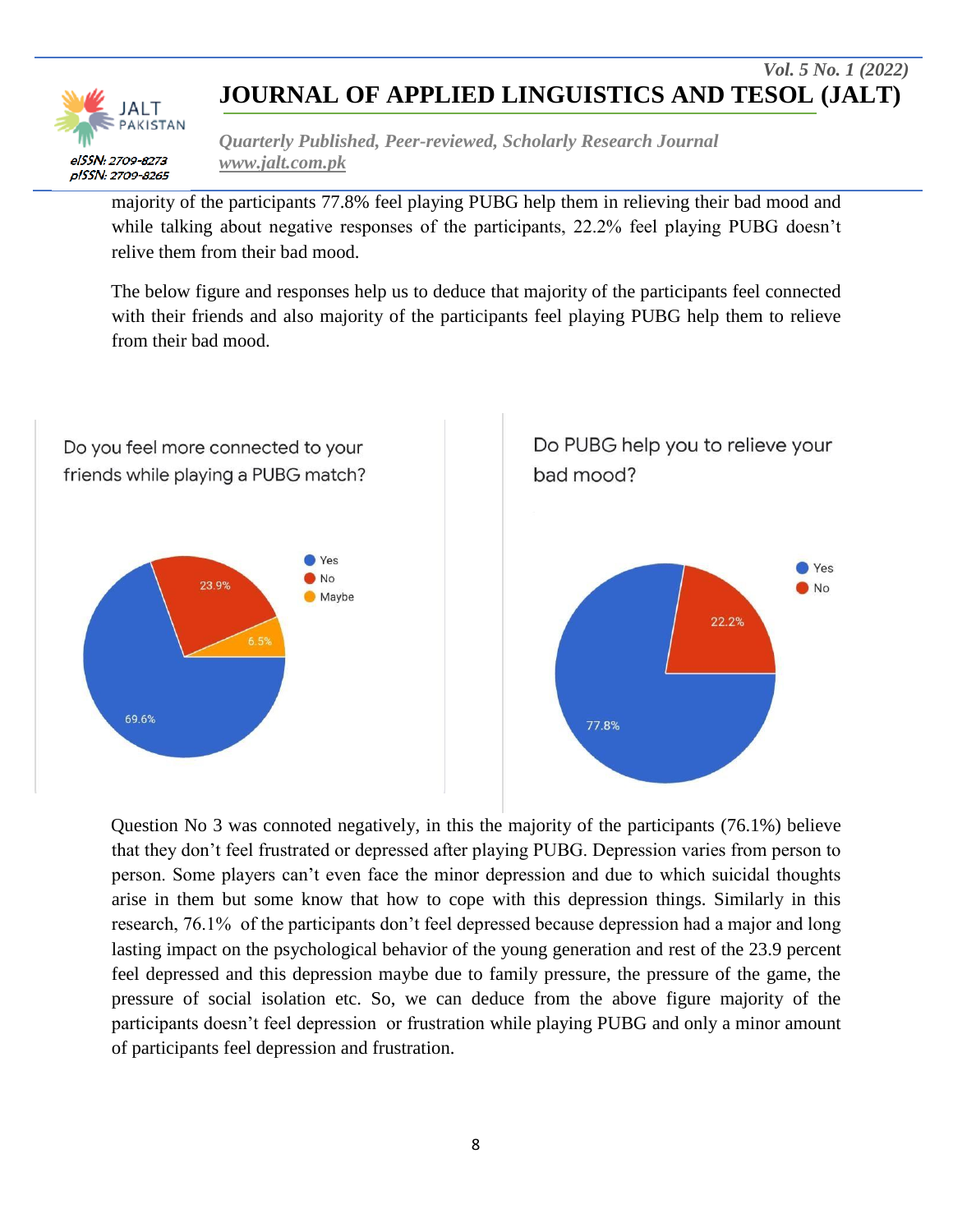

*Quarterly Published, Peer-reviewed, Scholarly Research Journal www.jalt.com.pk*

> Do you feel frustrated or depressed after playing PUBG?



Question No 4 was related to the motives behind playing PUBG. The below figure was connoted positively asking if spending time in PUBG leads to satisfactions or pleasure and are you playing PUBG to pass your time? And the response of the majority of the population about 76.1% play PUBG to escape from negative emotions like helpless, guilt and anxiety and the rest of the 23.9% participants said they never play PUBG in order to escape from any negative emotion or to pass their time.

Question No 5 was connoted negatively asking whether playing excess PUBG causes headache, pain in hand, finger or neck or whether you are fine with it, you don"t feel any of these symptoms. Analysis of the data Revealed that 56.5 % of the participants feel pain in their hands, fingers or neck while rest of the 43.5% doesn"t feel any of these symptoms.

So, we can deduce from this analysis that the playing excessive PUBG causes symptoms like pain in hand, neck and fingers because of the excessive use of these things in gaming.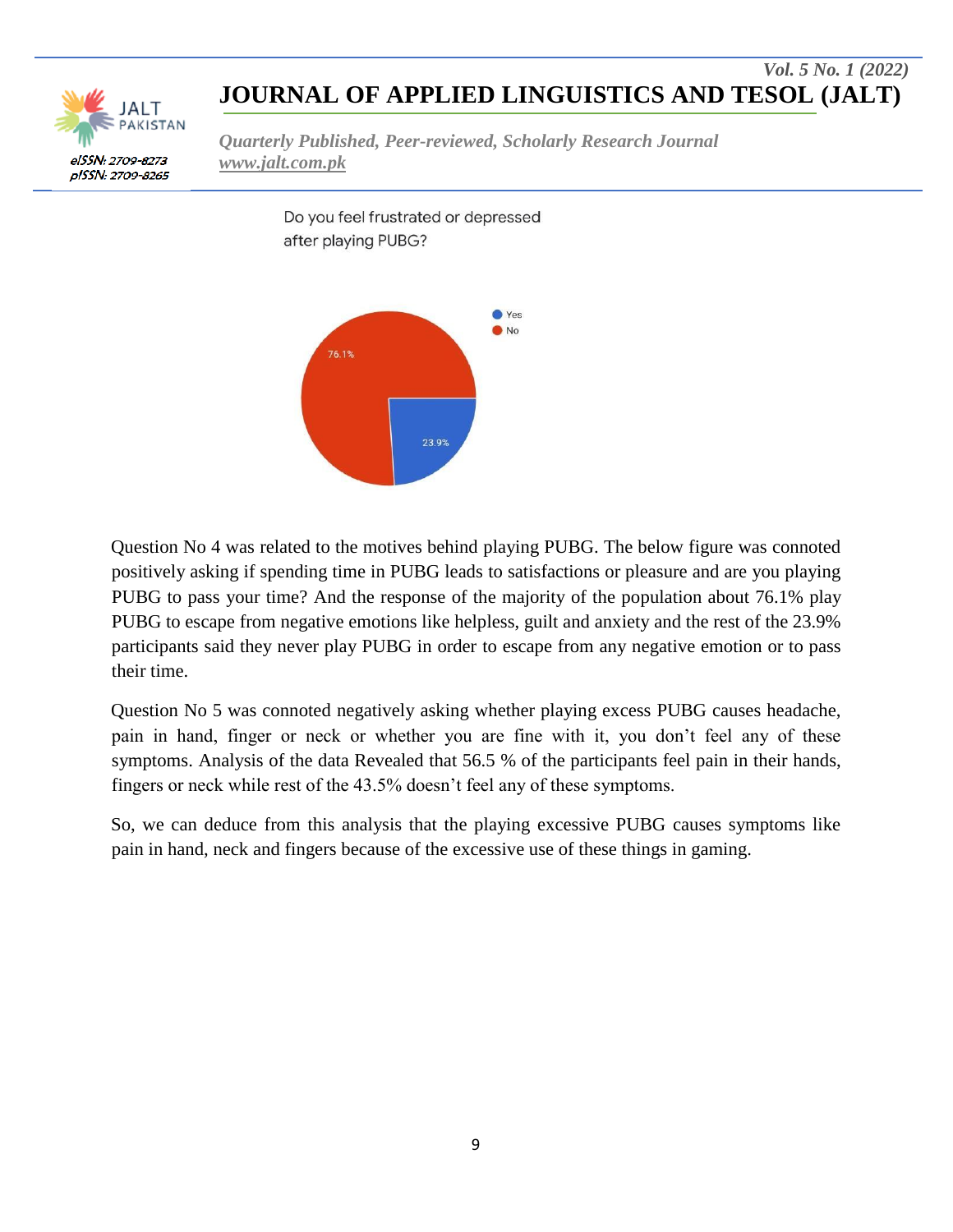PAKISTAN elSSN: 2709-8273 pISSN: 2709-8265

*Quarterly Published, Peer-reviewed, Scholarly Research Journal www.jalt.com.pk*



Question no 6 was Connoted to ask whether you get stressed out while playing PUBG. The players feel stressed out and anxious with the excessive usage of PUBG mobile due to lack of social interaction and it is violent game so it increase the anger level of the gamers and due to which they get stressed out. Analysis of the data Revealed that 51 Percent of the participants feel that they get stressed out after playing the PUBG game and the rest of the 49 percent feel that they don"t get stressed out after playing the PUBG.

The below figure and the response help us to know that the majority of the participants feel stressed out after playing PUBG and the minority of the participants feel the otherwise.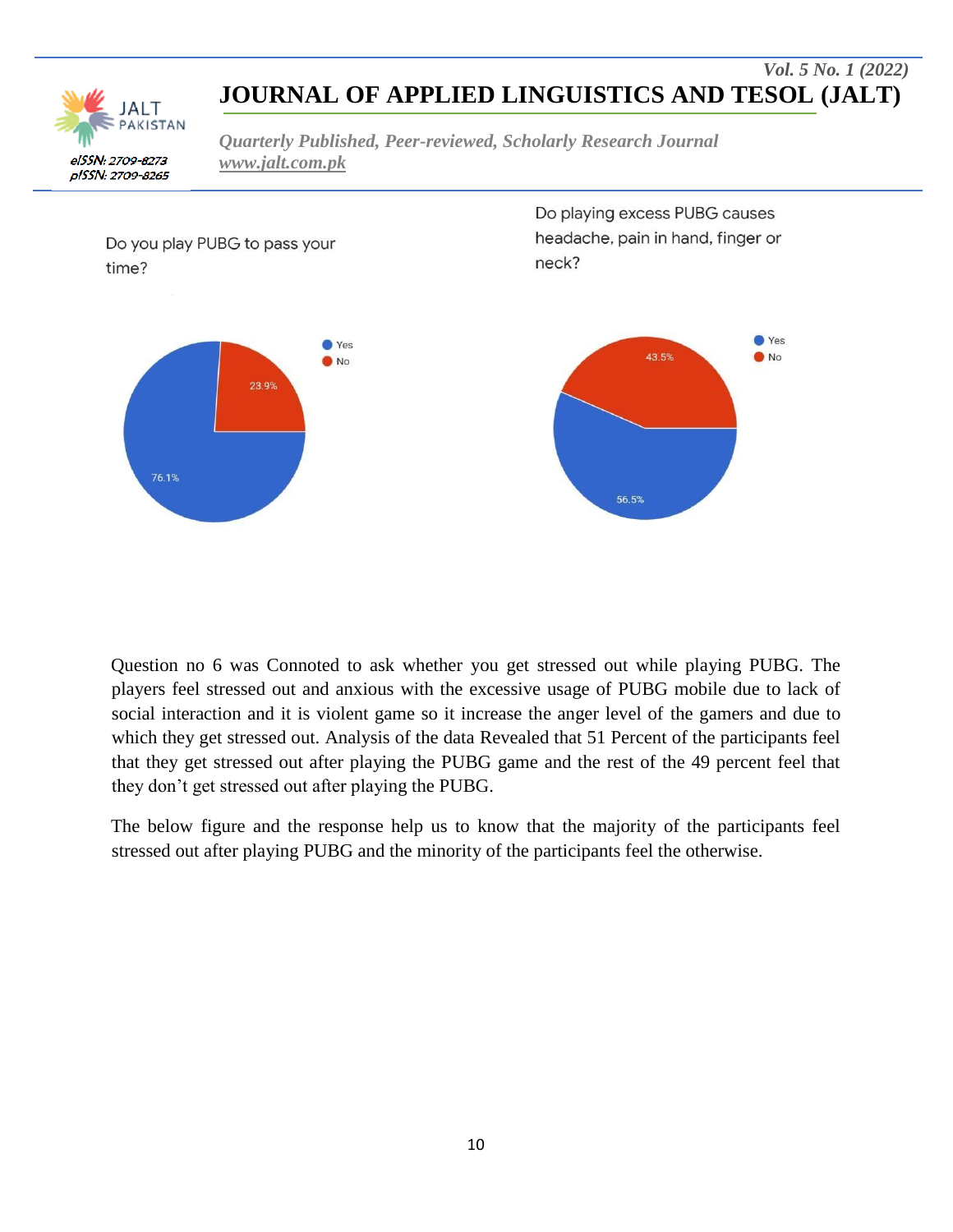

*Quarterly Published, Peer-reviewed, Scholarly Research Journal www.jalt.com.pk*



Question No 7 was connoted to ask after starting playing PUBG, do you feel you become more aggressive then before. Obviously, PUBG is a violent game and due to the competition in it with all the global world it causes anger and aggression in it's gamer when he/she doesn't able to cope with the digital world or when they don't get the enough time to play PUBG. Analysis of the data shows that the majority of the participants 54.3 percent think that they have become more aggressive since they start playing PUBG and the rest of the 45.7 percent think that since they start playing PUBG it had not become them more aggressive.

From the above figure, we can deduce that the PUBG players become more aggressive if we compare them from what they were and what they are after playing PUBG.

In the last question, it is asked that how do you feel when you don"t get the time to play PUBG. Whether you feel frustrated or whether you are fine with it.

In this question, there is a direct question about the helplessness of the player if they don"t get the time to play PUBG. The analysis have Revealed that the 60.9 percent of the participants become aggressive when they don"t get the enough time to play PUBG and the rest of the 39.1 percent feel like they don"t become aggressive when they don"t get the time to play PUBG.

The below figure revealed that the majority of the participants feel aggressive when they don"t get the time to Play PUBG when the got once addicted to it. They lose on their temper and anger control due to this.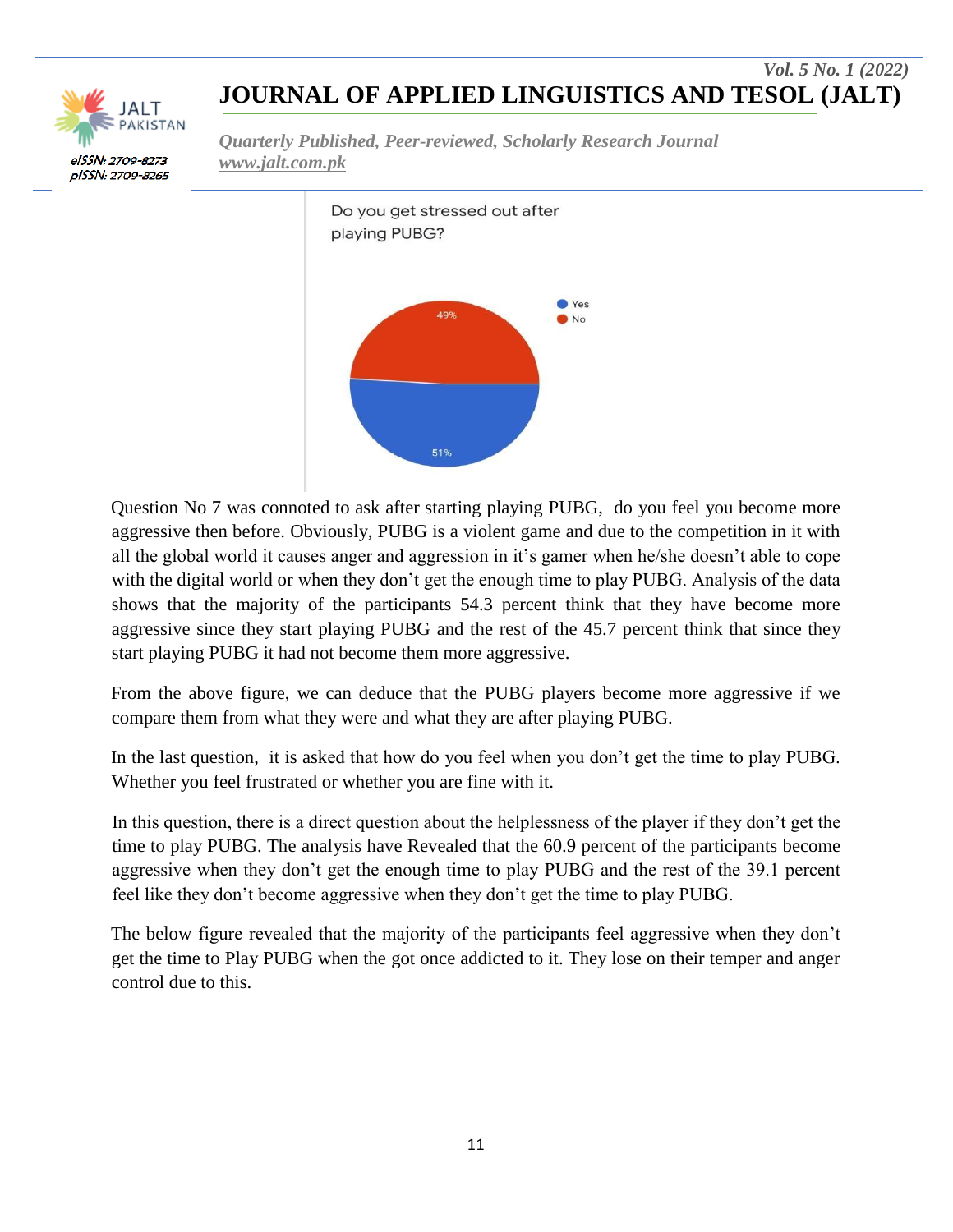

*Quarterly Published, Peer-reviewed, Scholarly Research Journal www.jalt.com.pk*



Do you feel frustrated when you don't get the time to play PUBG?



#### CONCLUSION:

This research explored the impacts of PUBG on the psychological behavior of the young generation. Quantitative research methods were used to explore these perception. The survey allowed the researchers to understand these. The research which was conducted on 58 respondents to analyze the psychological affect of excessive playing of PUBG has revealed innumerable cons underlying this game. With most of the ratio inclined towards the adverse effects of gaming, the research concluded that 51% out of 100% , people feel stressed and 60% out of 100% are frustrated when fail at scoring ideal. As the percentage is more than half it decodes that PUBG is threatening for psychological balance of human beings. As 76% out of 100% of people claims that PUBG is their sole thing for passing time, which shows inactivity and murder of creativity in youth. The research proves to be of value for youth and their supervising community with the provision of evidence that debunks the world of gaming.